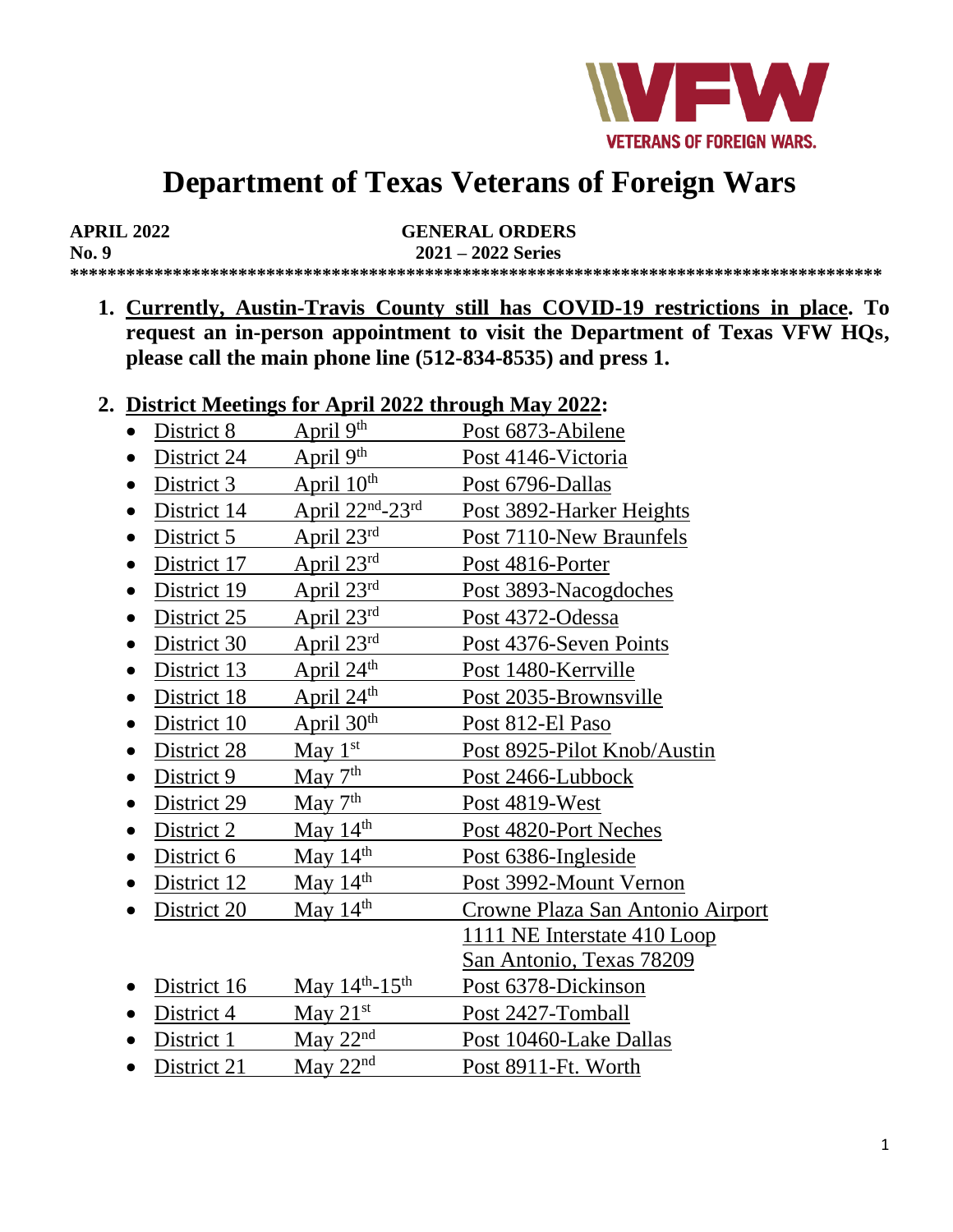**3. District Commanders:** If you are going to cancel a District meeting, please notify not only your Posts respectively but also the State Adjutant, Lupita M. Perez, as soon as possible so that the Department Representative can be notified.

### **4. Candidates for Department Office 2022-2023:**

State Commander, Lynn Toomer, Post 10429, Benbrook, D-21 State Senior Vice Commander, Larry Sanders, Post 10241, Lytle, D-20 State Junior Vice Commander, Anson Booker, Post 3892, Harker Heights, D-14 State Junior Vice Commander, Andrew Camplen, Post 688, Boerne, D-13 State Junior Vice Commander, Larry Levy, Post 5873, New Boston, D-12 State Junior Vice Commander, Robert Martinez, Jr., Post 2059, Kirby, D-20 State Junior Vice Commander, Jack Mageluzzo, Jr., Post 4403, Port Lavaca, D-24 State Quartermaster, Ben Lowrance, Post 1475, Amarillo, D-9 State Quartermaster, William "Bill" E. Smith, Post 8541, San Antonio, D-20 State Chaplain, Timothy Anderson, Post 3894, Waxahachie, D-30 State Chaplain, Michael "Foy" Day, Post 4692, Bryan, D-17 State Judge Advocate, Keith King, Post 3278, Brownwood, D-8 State Judge Advocate, Larry Velasquez, Post 8932, Corpus Christi, D-6 State Surgeon, Gerard P. "Jerry" Greene, Post 6796, Dallas, D-3 State Surgeon, Randall Johnston, Post 4376, Seven Points, D-30 National Council Member, Inge Conley, Post 12075, Humble, D-4 National Council Member, Keith King, Post 3278, Brownwood, D-8

**5. Post Nominations/Election of Officers:** In accordance with Section 217 of the Manual Procedure, Election of Officers shall be conducted in April.

**NOTE:** Post election reports should be filed shortly after the final nomination and Election of Officers at the April Post meetings. **Per the 2021-2022 Standard Operating Procedures (SOP) on page 13, the deadline to submit Post Election Reports is Monday, May 2, 2022.**

Posts should use the Online Membership System (OMS) on the National VFW website. For those Posts who cannot complete the election report in OMS, please forward it to the Department of Texas VFW Headquarters.

## **Post Delegates need to be nominated and elected at April Post meetings.**

**6. Proof of Eligibility Requirements for Officers:** All VFW Posts and Districts are reminded of the provisions of Sections 216 and 416 of the VFW Manual of Procedure that Officers, elected and appointed, shall not be installed, or assume the duties of their office until proof of eligibility has been submitted to their respective Post Adjutant or District Adjutant and properly reviewed.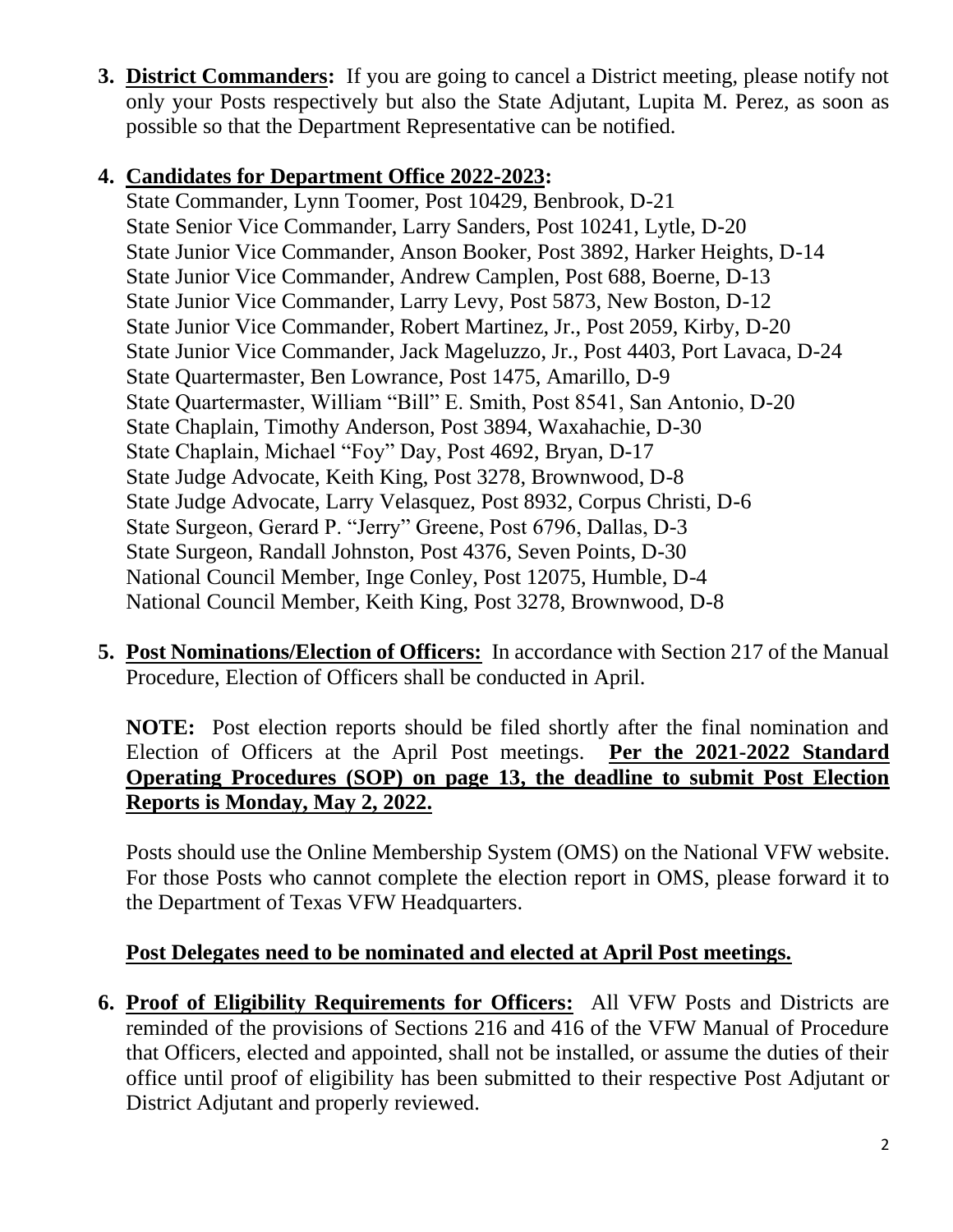**7. District Nominations/Election of Officers:** Elected Officers shall be nominated and elected at their respective District Convention and shall be conducted in accordance with the Manual of Procedure.

**Officers shall not assume office if they are in arrears in their yearly dues.** Any Officer who during their term of office does not pay their dues when due, will be removed by National Headquarters and will not be able to assume any office for the remainder of the current calendar year.

District Commanders, District Senior and Junior Vice Commanders, District Adjutants, and Quartermasters upon being elected and installed will provide a copy of their discharge papers (DD-214's) to the Department of Texas VFW Headquarters.

**NOTE:** Check with the Department of Texas VFW Headquarters to confirm if your DD-214 is already on file by contacting Wyonda Laurence, Department Secretary: [wyonda@texasvfw.org.](mailto:wyonda@texasvfw.org)

**8. Resolutions for Department of Texas VFW State Convention:** VFW Posts desiring to submit resolutions for consideration by their District prior to convening of the State Convention must present the resolution to their District in time for their District Convention.

Upon approval by the District, copies of the resolution must reach the Department of Texas VFW State Adjutant, Lupita M. Perez, in time to be prepared for the 2022 State Convention.

**Any proposed By-Law changes and resolutions must be submitted from the Post through the District to the Department no later than Monday, May 16, 2022.**

- **9. Nominations are now open for District 10 Trustee position for the VFW National Home for Children:** Requirements for the Board of Trustees open position for District #10 (includes Arkansas, New Mexico, Oklahoma, and Texas) are as follows:
	- Deadline for nominations is Wednesday, June 1, 2022.
	- The position oversees, guides, promotes, and supports the VFW National Home for Children.
	- The newly elected District 10 Trustee will serve with eleven (11) other elected National Home District Trustees and 5 ex-officio Trustees: VFW Commanderin-Chief, Adjutant General, Quartermaster General, National President and National Secretary/Treasurer.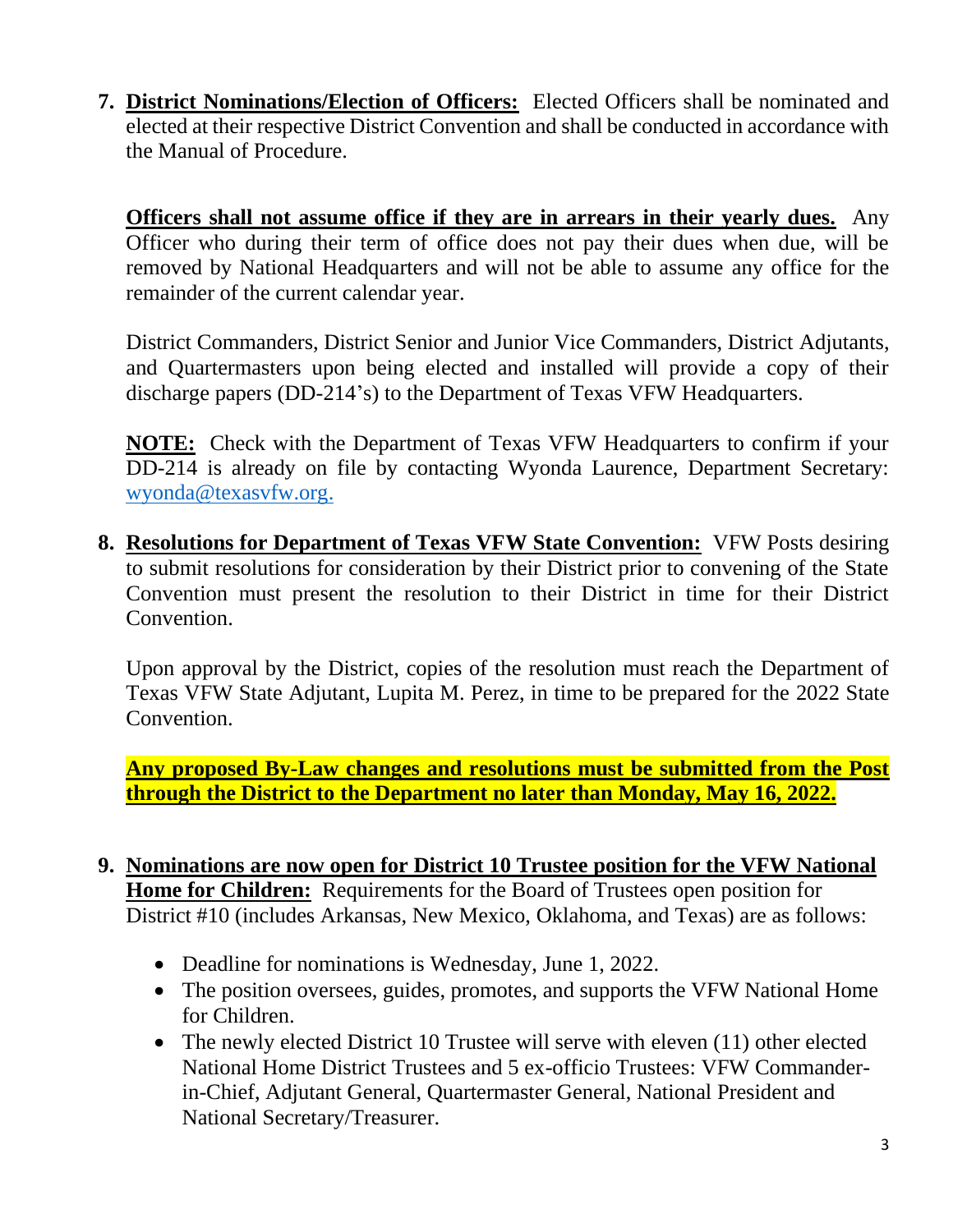- The VFW National Home for Children Board of Trustees meets up to 4 times annually.
- VFW and VFW Auxiliary members seeking candidacy must meet the following requirements:
	- 1. Be a Life Member of the VFW National Home for Children for at least one year prior to nomination.
	- 2. Be a member in good standing of the Veterans of Foreign Wars or its Auxiliary.
	- 3. Be a resident of the National Home District which he/she represents OR reside within a 50-mile commuting distance of the National Home District.
	- 4. Obtain the written endorsement of his or her respective Department or Department Auxiliary.
	- 5. The Department Commander and Adjutant or President and Secretary should personally sign the endorsement letter OR include a Cc line notifying each other of the written endorsement.
- Written nominations for candidates to run for District 10 Trustee of the VFW National Home for Children Board of Trustees shall be submitted on or before June 1, 2022.

The written nomination must include the following requirements:

- 1. Written Endorsement from your Department.
- 2. Candidate Biography including candidate's qualifications no more than 200 words in length.
- 3. All nomination materials must include the candidate's: \*VFW Post or Auxiliary affiliation \*Mailing address \*Phone number(s) \*Email address

If you have any questions, please contact State Adjutant Lupita Perez or Wyonda Laurence, Department Secretary.

#### **10.102nd Annual State Convention-Department of Texas VFW:** The Annual State Convention is scheduled for June 15-19, 2022, in Durant, Oklahoma, at the Choctaw Casino Resort.

**Banquet Ticket Sales and Event Agenda will be posted soon on the Department of Texas VFW website.** You can go to the link below and book your hotel reservations at the Choctaw Casino Resort. **The last day to make your hotel reservation is Wednesday, June 1, 2022.**